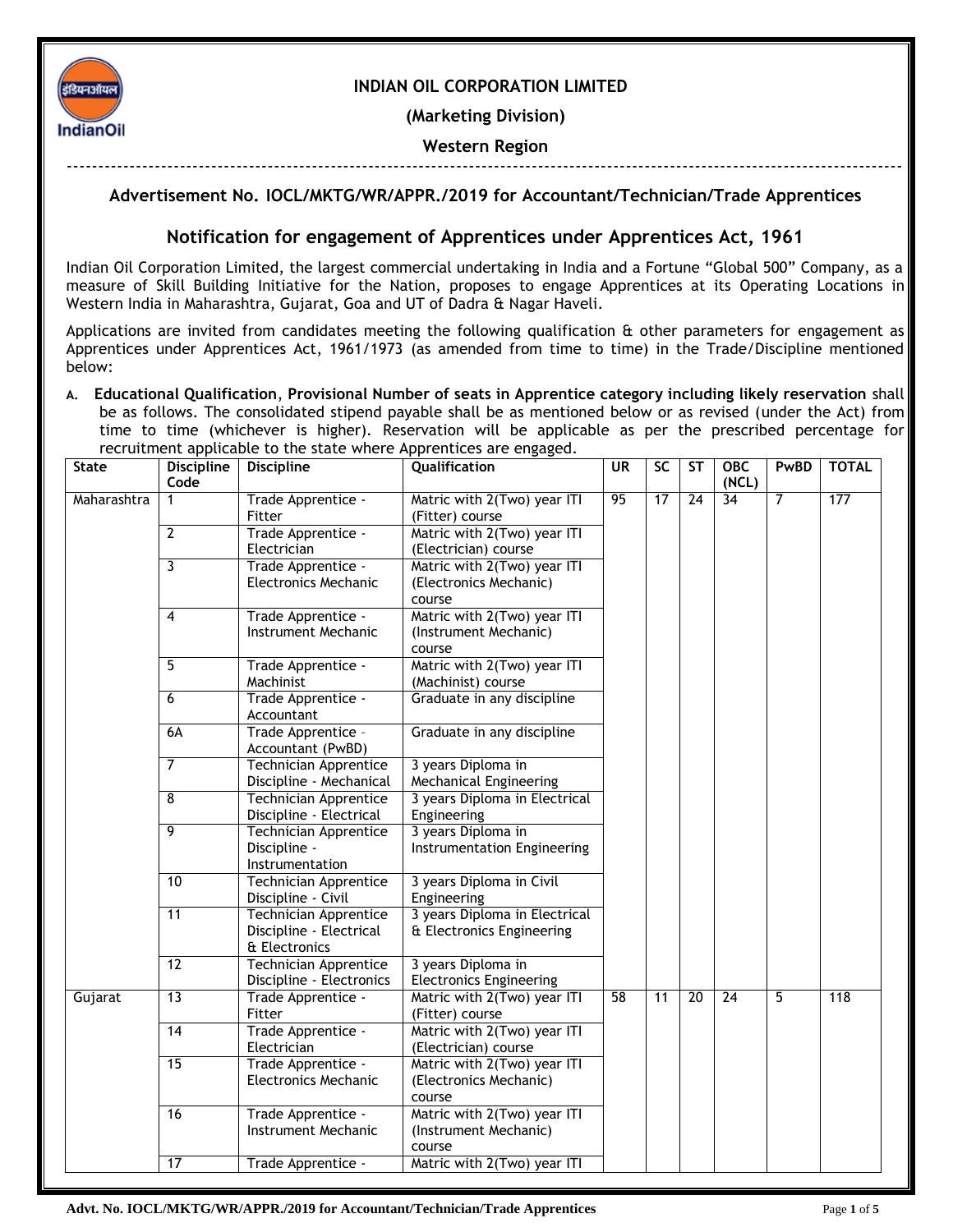|                            |                 | Machinist                                                         | (Machinist) course                                              |          |            |     |     |     |   |
|----------------------------|-----------------|-------------------------------------------------------------------|-----------------------------------------------------------------|----------|------------|-----|-----|-----|---|
|                            | 18              | Trade Apprentice -<br>Accountant                                  | Graduate in any discipline                                      |          |            |     |     |     |   |
|                            | 18A             | Trade Apprentice -<br>Accountant (PwBD)                           | Graduate in any discipline                                      |          |            |     |     |     |   |
|                            | 19              | <b>Technician Apprentice</b>                                      | 3 years Diploma in                                              |          |            |     |     |     |   |
|                            |                 | Discipline - Mechanical                                           | Mechanical Engineering                                          |          |            |     |     |     |   |
|                            | 20              | <b>Technician Apprentice</b><br>Discipline - Electrical           | 3 years Diploma in Electrical<br>Engineering                    |          |            |     |     |     |   |
|                            | $\overline{21}$ | <b>Technician Apprentice</b>                                      | 3 years Diploma in                                              |          |            |     |     |     |   |
|                            |                 | Discipline -<br>Instrumentation                                   | Instrumentation Engineering                                     |          |            |     |     |     |   |
|                            | $\overline{22}$ | <b>Technician Apprentice</b><br>Discipline - Civil                | 3 years Diploma in Civil<br>Engineering                         |          |            |     |     |     |   |
|                            | $\overline{23}$ | Technician Apprentice<br>Discipline - Electrical<br>& Electronics | 3 years Diploma in Electrical<br>& Electronics Engineering      | 9<br>Nil |            |     |     |     |   |
|                            | 24              | <b>Technician Apprentice</b>                                      | 3 years Diploma in                                              |          |            |     |     |     |   |
| Goa                        | $\overline{25}$ | Discipline - Electronics<br>Trade Apprentice -                    | <b>Electronics Engineering</b><br>Matric with 2(Two) year ITI   |          | <b>Nil</b> | Nil | Nil | 9   |   |
|                            |                 | Fitter                                                            | (Fitter) course                                                 |          |            |     |     |     |   |
|                            | $\overline{26}$ | Trade Apprentice -<br>Electrician                                 | Matric with 2(Two) year ITI<br>(Electrician) course             |          |            |     |     |     |   |
|                            | $\overline{27}$ | Trade Apprentice -                                                | Matric with 2(Two) year ITI                                     |          |            |     |     |     |   |
|                            |                 | <b>Electronics Mechanic</b>                                       | (Electronics Mechanic)<br>course                                |          |            |     |     |     |   |
|                            | 28              | Trade Apprentice -                                                | Matric with 2(Two) year ITI                                     |          |            |     |     |     |   |
|                            |                 | Instrument Mechanic                                               | (Instrument Mechanic)                                           |          |            |     |     |     |   |
|                            | 29              |                                                                   | course                                                          |          |            |     |     |     |   |
|                            |                 | Trade Apprentice -<br>Machinist                                   | Matric with 2(Two) year ITI<br>(Machinist) course               |          |            |     |     |     |   |
|                            | 30              | Trade Apprentice -<br>Accountant                                  | Graduate in any discipline                                      |          |            |     |     |     |   |
|                            | 31              | <b>Technician Apprentice</b><br>Discipline - Mechanical           | 3 years Diploma in<br><b>Mechanical Engineering</b>             |          |            |     |     |     |   |
|                            | $\overline{32}$ | <b>Technician Apprentice</b><br>Discipline - Electrical           | 3 years Diploma in Electrical<br>Engineering                    |          |            |     |     |     |   |
|                            | 33              | <b>Technician Apprentice</b>                                      | 3 years Diploma in                                              |          |            |     |     |     |   |
|                            |                 | Discipline -<br>Instrumentation                                   | Instrumentation Engineering                                     |          |            |     |     |     |   |
|                            | 34              | <b>Technician Apprentice</b><br>Discipline - Civil                | 3 years Diploma in Civil<br>Engineering                         |          |            |     |     |     |   |
|                            | 35              | <b>Technician Apprentice</b><br>Discipline - Electrical           | 3 years Diploma in Electrical<br>& Electronics Engineering      |          |            |     |     |     |   |
|                            |                 | & Electronics                                                     |                                                                 |          |            |     |     |     |   |
|                            | 36              | <b>Technician Apprentice</b>                                      | 3 years Diploma in                                              |          |            |     |     |     |   |
|                            |                 | Discipline - Electronics                                          | <b>Electronics Engineering</b>                                  |          |            |     |     |     |   |
| Dadra &<br>Nagar<br>Haveli | 37              | Trade Apprentice -<br>Fitter                                      | Matric with 2(Two) year ITI<br>(Fitter) course                  | 3        | Nil        | Nil | Nil | Nil | 3 |
|                            | 38              | Trade Apprentice -<br>Electrician                                 | Matric with 2(Two) year ITI<br>(Electrician) course             |          |            |     |     |     |   |
|                            | 39              | Trade Apprentice -<br><b>Electronics Mechanic</b>                 | Matric with 2(Two) year ITI<br>(Electronics Mechanic)<br>course |          |            |     |     |     |   |
|                            | 40              | Trade Apprentice -<br>Instrument Mechanic                         | Matric with 2(Two) year ITI<br>(Instrument Mechanic)<br>course  |          |            |     |     |     |   |
|                            | 41              | Trade Apprentice -<br>Machinist                                   | Matric with 2(Two) year ITI<br>(Machinist) course               |          |            |     |     |     |   |
|                            | 42              | Trade Apprentice -<br>Accountant                                  | Graduate in any discipline                                      |          |            |     |     |     |   |
|                            | $\overline{43}$ | <b>Technician Apprentice</b><br>Discipline - Mechanical           | 3 years Diploma in<br>Mechanical Engineering                    |          |            |     |     |     |   |
|                            | 44              | Technician Apprentice                                             | 3 years Diploma in Electrical                                   |          |            |     |     |     |   |
|                            |                 | Discipline - Electrical                                           | Engineering                                                     |          |            |     |     |     |   |
|                            | 45              | <b>Technician Apprentice</b>                                      | 3 years Diploma in                                              |          |            |     |     |     |   |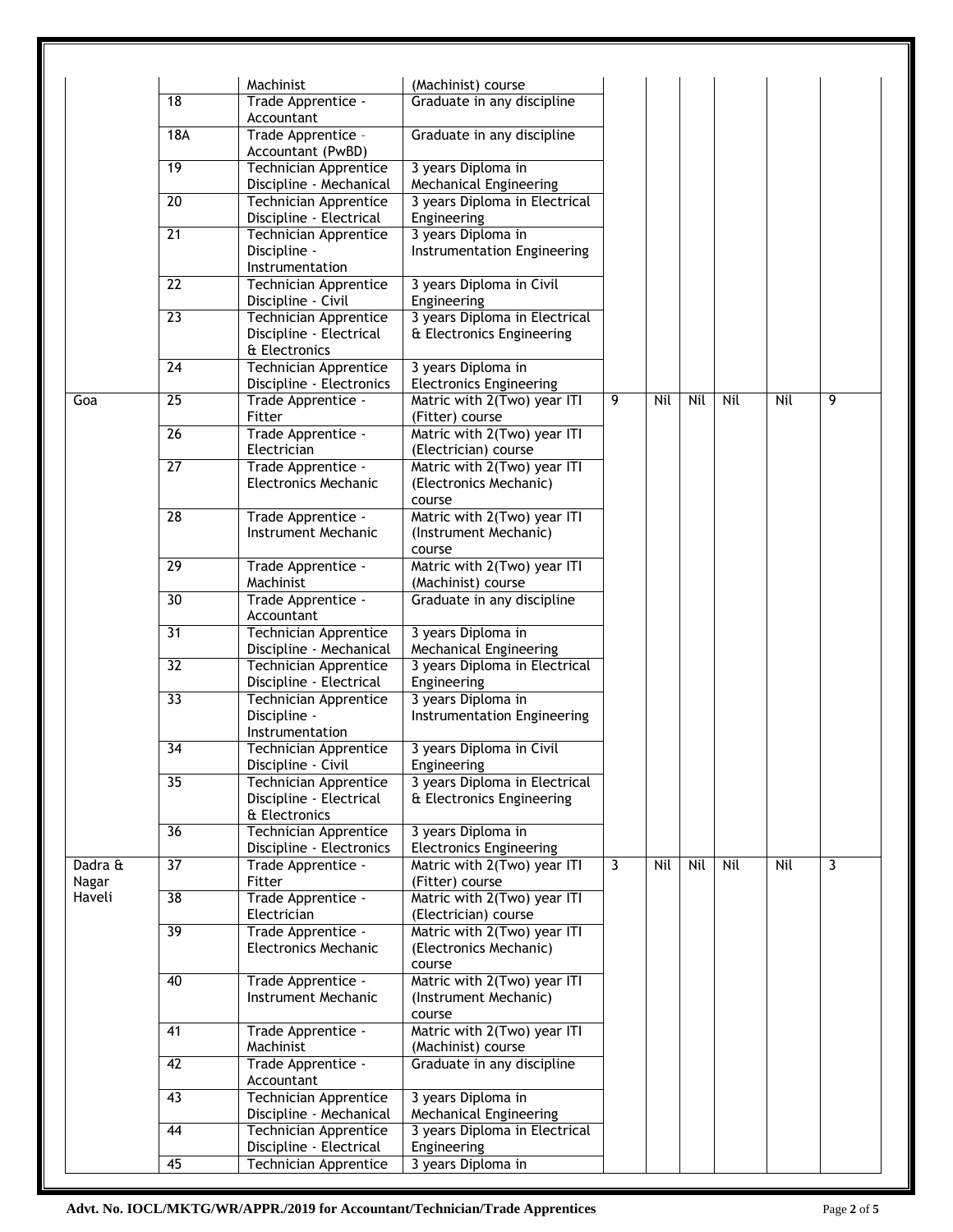| <b>Total</b> |    |                              |                                | 165 | 28 | 44 | 58 | 12 | 307 |
|--------------|----|------------------------------|--------------------------------|-----|----|----|----|----|-----|
|              |    | Discipline - Electronics     | <b>Electronics Engineering</b> |     |    |    |    |    |     |
|              | 48 | Technician Apprentice        | 3 years Diploma in             |     |    |    |    |    |     |
|              |    | & Electronics                |                                |     |    |    |    |    |     |
|              |    | Discipline - Electrical      | & Electronics Engineering      |     |    |    |    |    |     |
|              | 47 | <b>Technician Apprentice</b> | 3 years Diploma in Electrical  |     |    |    |    |    |     |
|              |    | Discipline - Civil           | Engineering                    |     |    |    |    |    |     |
|              | 46 | <b>Technician Apprentice</b> | 3 years Diploma in Civil       |     |    |    |    |    |     |
|              |    | Instrumentation              |                                |     |    |    |    |    |     |
|              |    | Discipline -                 | Instrumentation Engineering    |     |    |    |    |    |     |

**B. NOTE: The consolidated stipend will be as per Apprenticeship Rules with an additional amount of Rs. 2500/-.** 

**C. # Consolidated stipend per month is subject to the periodic revision in Minimum wages as applicable for the State where apprentices are engaged.**

- \*Reservation for Persons with Disability (PwBD Category) will be as follows:
	- Trade Apprentices Accountant Discipline Codes 6A & 18A

| Trade                               |           | Categories of disability (Minimum 40% and above)                                                                                                                            |
|-------------------------------------|-----------|-----------------------------------------------------------------------------------------------------------------------------------------------------------------------------|
| Trade Apprentices - Accountant PwBD |           | $\bullet$ PV: Low Vision (LV)/Partially Blind (PB).                                                                                                                         |
|                                     |           | <b>PH:</b> Partially deaf                                                                                                                                                   |
|                                     | $\bullet$ | PL: Musculoskeletal (OA - One Arm affected / OL - One Leg<br>affected / OAL - One Arm and One Leg affected), Leprosy<br>cured, Dwarfism, Acid Attack Victim, Cerebral Palsy |
|                                     |           | <b>MD:</b> A combination of above                                                                                                                                           |

#### **Note:**

1. (i) **For Discipline code 1-6, 13-18, 25-30 & 37-42**: The qualification prescribed shall be from a recognized University/Institute **as full time, regular course** in relevant disciplines with minimum 50% marks in aggregate for General & OBC candidates and 45% marks in aggregate in case of SC/ST/PwBD candidates against reserved positions.

(ii) **For Discipline code 7-12, 19-24, 31-36 & 43-48:** The qualification prescribed shall be from a recognized University/Institute **as full time, regular Diploma course** in Engineering in relevant disciplines with minimum 50% marks in aggregate for General & OBC candidates and 45% marks in aggregate in case of SC/ST/PwBD candidates against reserved positions.

- 2. The candidates should NOT have undergone Apprenticeship earlier or pursuing Apprenticeship Training as per the Apprentices Act, 1961/1973 as amended from time to time.
- 3. Candidates, who had training or job experience for a period of one year or more after the attainment of these qualifications, shall NOT be eligible for being engaged as Technician Apprentice against the Discipline Codes **7- 12, 19-24, 31-36 & 43-48**. The applicant for the position of Technician Apprentices (Discipline Codes 7-12, 19- 24, 31-36 & 43-48) should NOT have completed three years after passing of the qualifying examination as on 31.10.2018.

**In case the date of Declaration of result is not mentioned in the Mark Sheet, the candidate must submit a certificate mentioning the date of publication of result from the Principal of the Polytechnic / College / Institute from where the candidate pursued his Diploma / Degree course, along with his application form.**

**D. Age:** Minimum 18 years and maximum 24 years as on **31.10.2018** (Relaxation by 5 years for SC/ST, 3 years for OBC, for the posts reserved for them).

Candidates belonging to PwBD categories shall be given age relaxation upto 10 years (upto 15 years for SC/ST and upto 13 years for OBC (Non-Creamy Layer) Candidates)

**E. Period of Apprenticeship Training:**: 12 months

## **F. Selection Methodology:**

- i. Selections for engagement of Apprentices would be based on written test and personal interview. The written Test will be of ninety minutes duration & would carry a weightage of 85%. The maximum weightage for interview will be 15%.
- ii. The candidates will have to qualify successfully through each stage of the selection process i.e. Written Test and Personal Interview (Minimum 40%, relaxable by 5% for candidates from SC/ST/PwBD Categories against reserved positions) and Pre-employment medical fitness for being adjudged suitable for engagement.
- iii. Candidates are advised to ensure that they are medically fit as per IndianOil's pre-employment medical standard. Candidates are advised to go through the "Guidelines and Criteria for Physical Fitness for Preemployment medical Examination" before they commence the application process. The guidelines are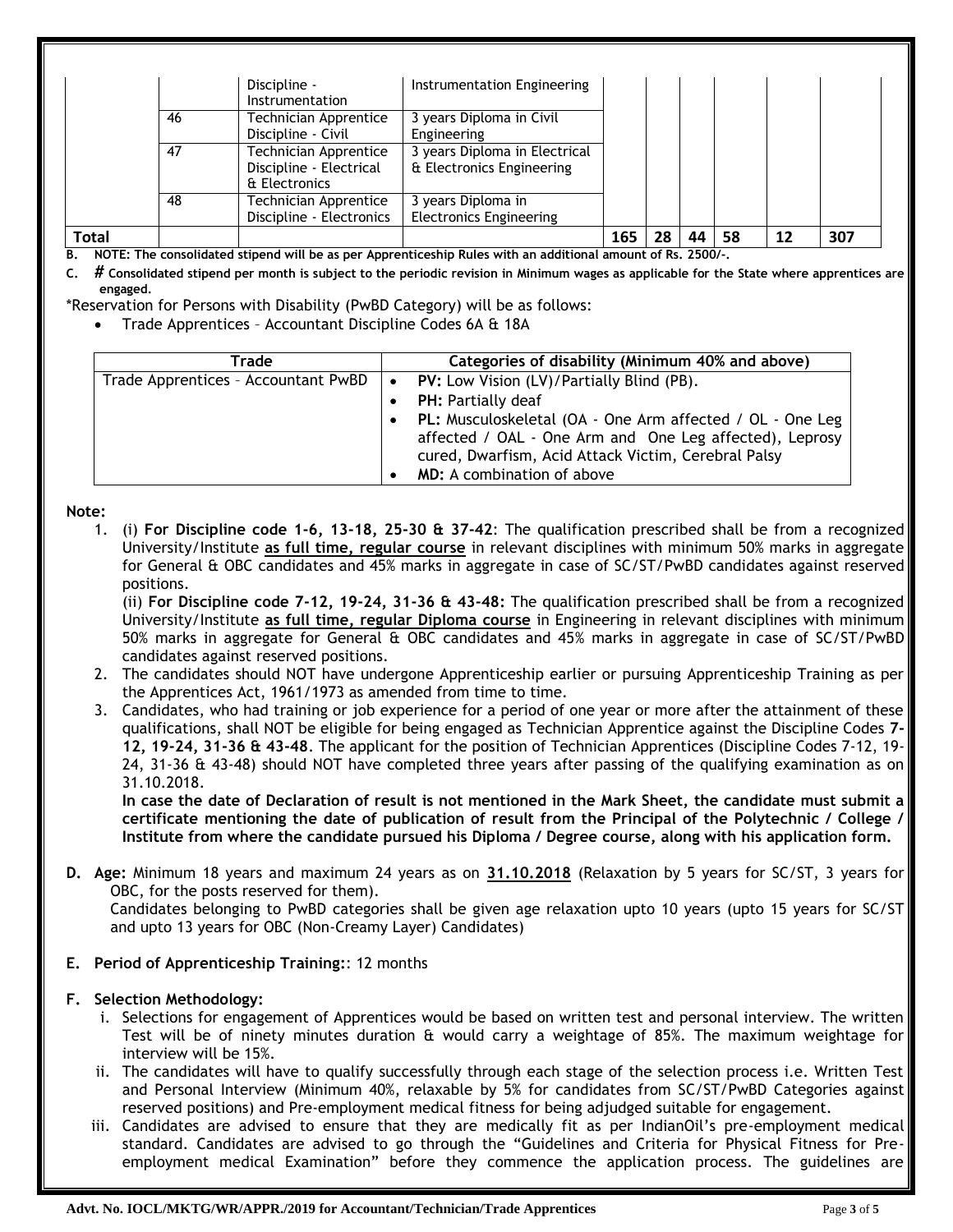| available | ın | the                                            | following |
|-----------|----|------------------------------------------------|-----------|
|           |    | employment_Guiding_Pronciples11th_mar_2011.pdf |           |

- **G. Concessions / Relaxation:** SC/ST/PwBD candidates appearing for written test / interview will be reimbursed single second class railway fare from the nearest railway station of the mailing address to the place of test/interview and back by the shortest route on production of ticket, provided the distance is not less than 30 KMs. **The reimbursement will be made through banking mode only and hence the candidate is required to have savings bank account and need to inform the bank account number, along with the IFSC code of the concerned branch.**
- **H. General Instructions:**
	- **i. The Corporation shall have no obligation to offer regular employment to Apprentices during and/or after the completion of the apprenticeship period.**
	- ii. Candidates are advised to carefully read the full advertisement for details of educational qualification and other eligibility criteria before submission of on-line application and apply online from 14.11.2018 to 27.11.2018. Candidates are requested to apply sufficiently in advance before the closing date.
	- iii. The exact date of written test/ interview shall be communicated separately. Any corrigendum/addendum etc. or updates with regard to this advertisement shall be made available on our website **[www.iocl.com](http://www.iocl.com/) or at (https://www.iocl.com/PeopleCareers/job.aspx) only**. Candidates are thus advised to periodically visit our above website as all future correspondence and latest information with regards to written test/interview shall be only on our website and/ or the email provided by the candidate during application process.
	- iv. All the candidates are advised to keep the printout of the online application form for reference as candidates are required to quote their application no. and date of birth for downloading call letters from website **[www.iocl.com](http://www.iocl.com/) or at (https://www.iocl.com/PeopleCareers/job.aspx).**
	- v. **Cut Off date:** The candidate must possess the prescribed qualification, age etc. as on **31.10.2018.**
	- vi. Candidates registered with Local/ State Employment Exchange (s)/Vocational Rehabilitation Centre for Person with Benchmark Disability (PwBD) and meeting the prescribed eligibility criteria, whose name are sponsored to IOCL against this notification are advised to **apply Online, failing which their candidature will not be considered**.
	- vii. Latest Caste certificate is to be produced by reserved category candidates in the proforma prescribed by the Govt. and issued by Competent Authority only.
- viii. **For Discipline codes 6A & 18A:** PwBD candidates with less than 40% of permanent disability are NOT eligible. The PwBD candidates are required to submit a Disability Certificate issued by Competent Authority as per the Persons with Disabilities (equal Opportunities, Protection of Rights and Full Participation) Amended Rules, 2009, failing which their candidature as PwBD candidates will not be considered. Persons with Benchmark Disabilities must be capable of performing the task assigned to them / take instructions using suitable aids and appliances.
- ix. For claiming the benefit of OBC category, the candidate should submit a latest caste certificate in the proforma prescribed by Govt. of India, which would, among others, specifically mention that the candidate does not belong to the persons/sections (creamy layer) as mentioned in column 3 of the schedule to the Department of Personnel & Training, Government of India OM No. 36012/22/93-Estt.(SCT) dated 08.09.1993. Candidates belonging to OBC category but failing in creamy layer are not entitled to OBC reservation benefits. Accordingly such candidates may choose to apply for the positions provided they meet the age criteria applicable to UR candidates and indicate their category as "UR". Indian Oil Corporation Ltd. being a Central Public Sector Undertaking, only those communities that are mentioned in the common list of OBC approved by Central Government shall be treated as OBC for the purpose of reservation.
- x. Candidates have to apply for **ANY ONE TRADE/ DISCIPLINE ONLY**. Candidates applying for more than one Trade/discipline will not be considered and their applications will be summarily rejected.
- xi. Candidates with qualification acquired through Distance Learning Mode or Part Time Mode or Correspondence Mode shall not be considered.
- xii. Wherever CGPA/OGPA or Letter Grade is awarded in the Diploma/ Degree examination, its equivalent aggregate percentage of marks must be indicated in the Online Application Form as per the norms adopted by University/ Institute.
- xiii. Candidates possessing higher professional qualifications such as BE or equivalent, MBA or equivalent or MCA shall NOT be considered. Suppression of information regarding **possession or pursuing** higher qualification shall render a candidate ineligible for consideration at any stage of selection & termination any time during engagement / employment, if engaged / recruited.
- xiv. The candidature of the applicant would be provisional and subject to subsequent verification of certificates/testimonials. In case it is detected at any stage of engagement or thereafter, that a candidate does not fulfil the eligibility norms and/or that he/she has furnished any incorrect/doctored/false, information/certificate/documents or has suppressed any material fact(s), his/her candidature will stand